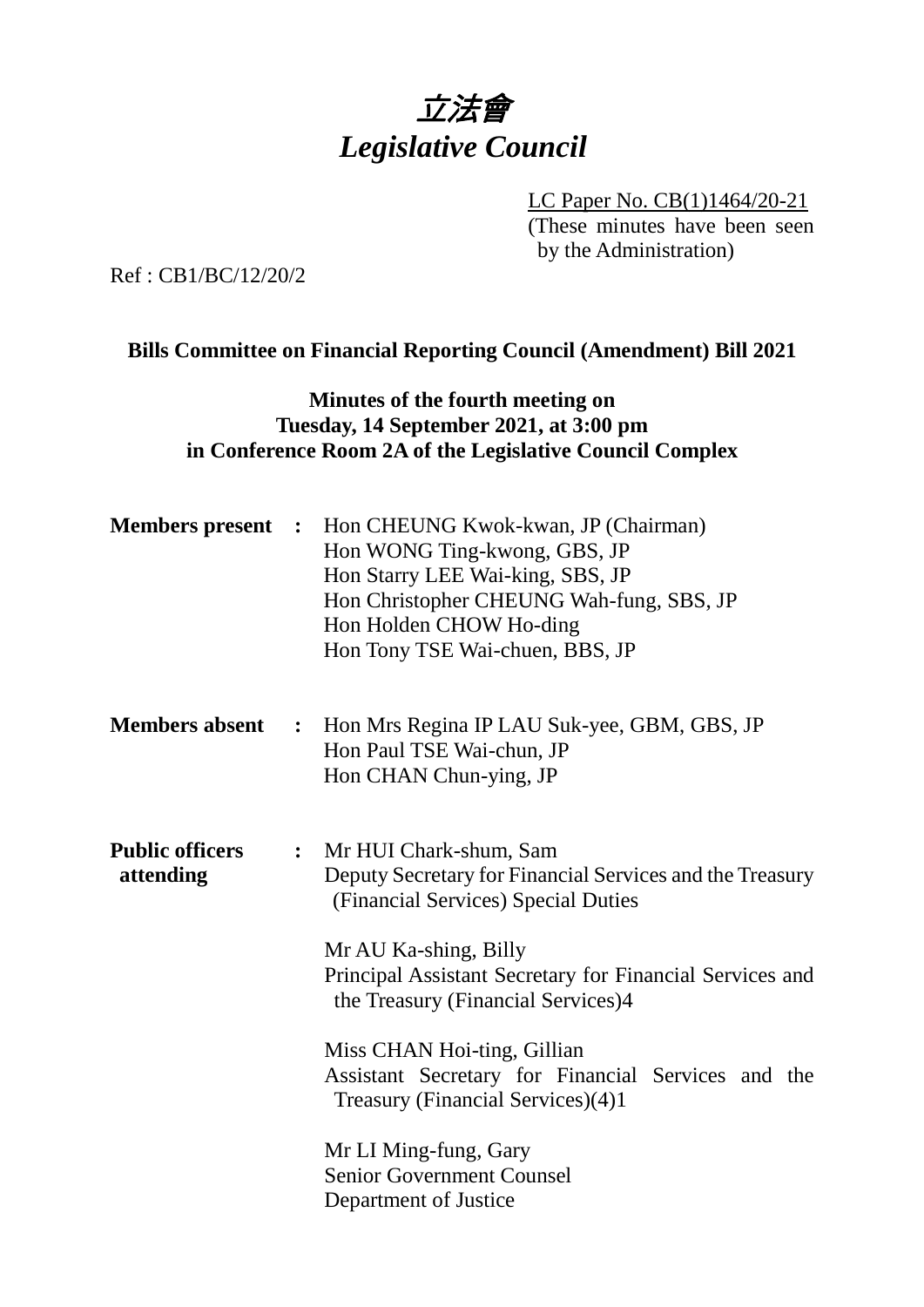| <b>Clerk in attendance:</b> Ms Connie SZETO  | Chief Council Secretary (1)4                  |
|----------------------------------------------|-----------------------------------------------|
| <b>Staff in attendance :</b> Miss Evelyn LEE | <b>Assistant Legal Adviser 10</b>             |
|                                              | Mr Hugo CHIU<br>Senior Council Secretary (1)4 |
|                                              | Ms Sharon CHAN<br>Legislative Assistant (1)4  |

# Action

# **I Meeting with the Administration**

|  |  | Matters arising from the previous meeting |  |
|--|--|-------------------------------------------|--|
|  |  |                                           |  |

| (LC Paper No. $CB(1)1326/20-21(01)$ — List of follow-up actions arising | from the discussion at the<br>meeting on 7 September 2021     |
|-------------------------------------------------------------------------|---------------------------------------------------------------|
| LC Paper No. $CB(1)1326/20-21(02)$ — Administration's response to       | issues raised at the meeting on<br>7 September 2021           |
| LC Paper No. $CB(1)1326/20-21(03)$ — Summary of views                   | of<br>submissions and<br>the<br>Administration's response     |
| LC Paper No. $CB(1)1197/20-21(03)$ — Letter dated 11 August             | 2021 from the Legal Service<br>Division to the Administration |
| LC Paper No. $CB(1)1262/20-21(03)$ — Administration's response to the   | Legal Service Division's letter<br>dated 11 August 2021)      |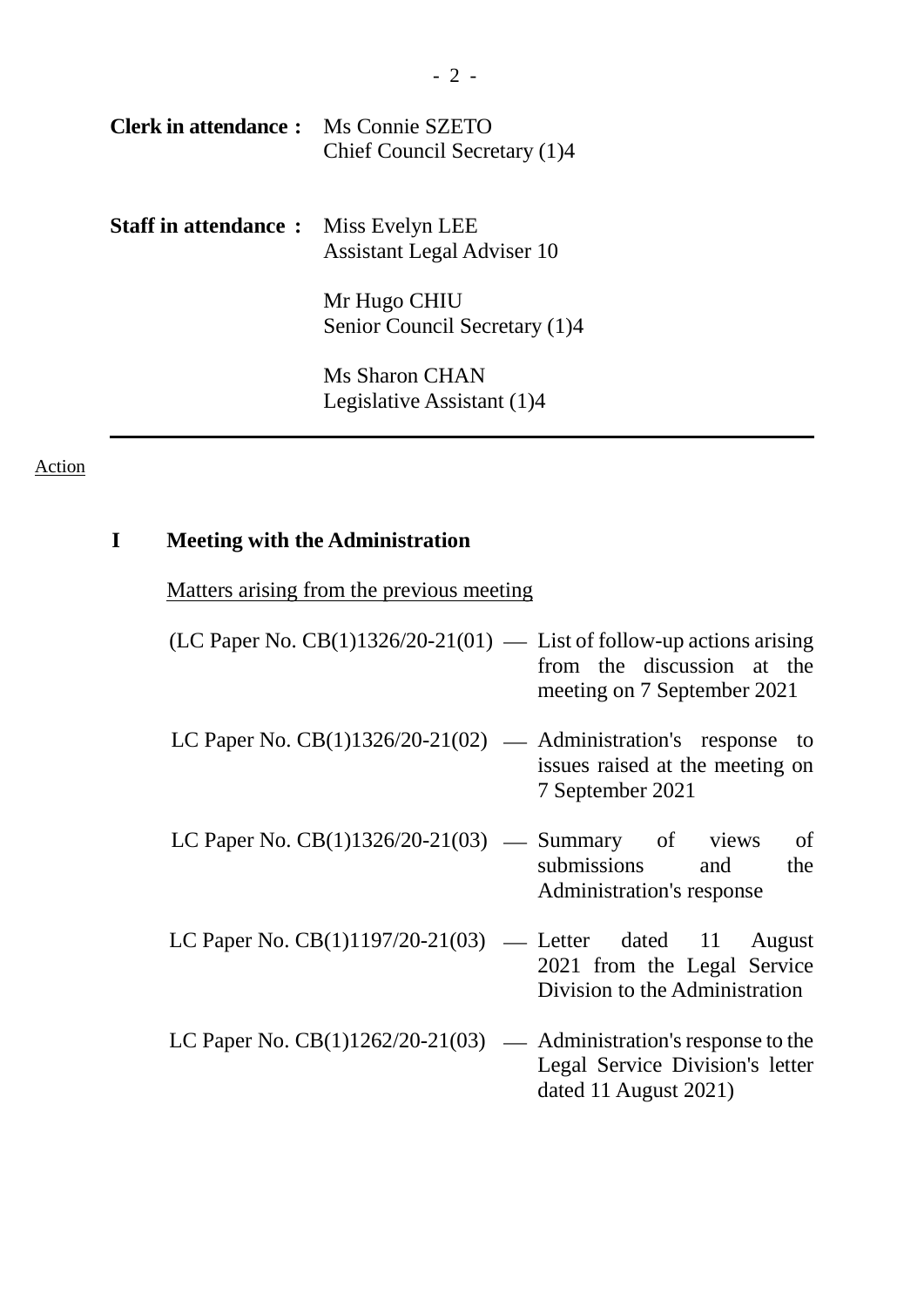#### Clause-by-clause examination of the Bill

 $(LC$  Paper No.  $CB(1)1197/20-21(01)$  — Marked-up copy of the Financial Reporting Council (Amendment) Bill 2021 prepared by the Legal Service Division)

The Administration's proposals to amend the Bill

 $(LC$  Paper No.  $CB(1)1326/20-21(04)$  — The Administration's proposals to amend the Bill)

Other relevant papers

|  |  | (LC Paper No. CB(3)799/20-21 | — The Bill |
|--|--|------------------------------|------------|
|--|--|------------------------------|------------|

File Ref: ACCT/2/1/2C Legislative Council Brief

LC Paper No. LS98/20-21 - Legal Service Division Report

LC Paper No.  $CB(1)1197/20-21(02)$  — Background brief prepared by the Legislative Council Secretariat)

# Discussion

The Bills Committee deliberated (Index of proceedings attached at **Appendix**).

# **II Any other business**

Meeting arrangement

2. The Chairman said that the Bills Committee had completed clause-by-clause examination of the Financial Reporting Council (Amendment) Bill 2021 ("the Bill"), and considered the Administration's proposals to amend the Bill.

3. The Bills Committee noted that the Administration was preparing its draft amendments to the Bill and agreed that the draft would be circulated for members' consideration as soon as possible. The Chairman said that subject to any views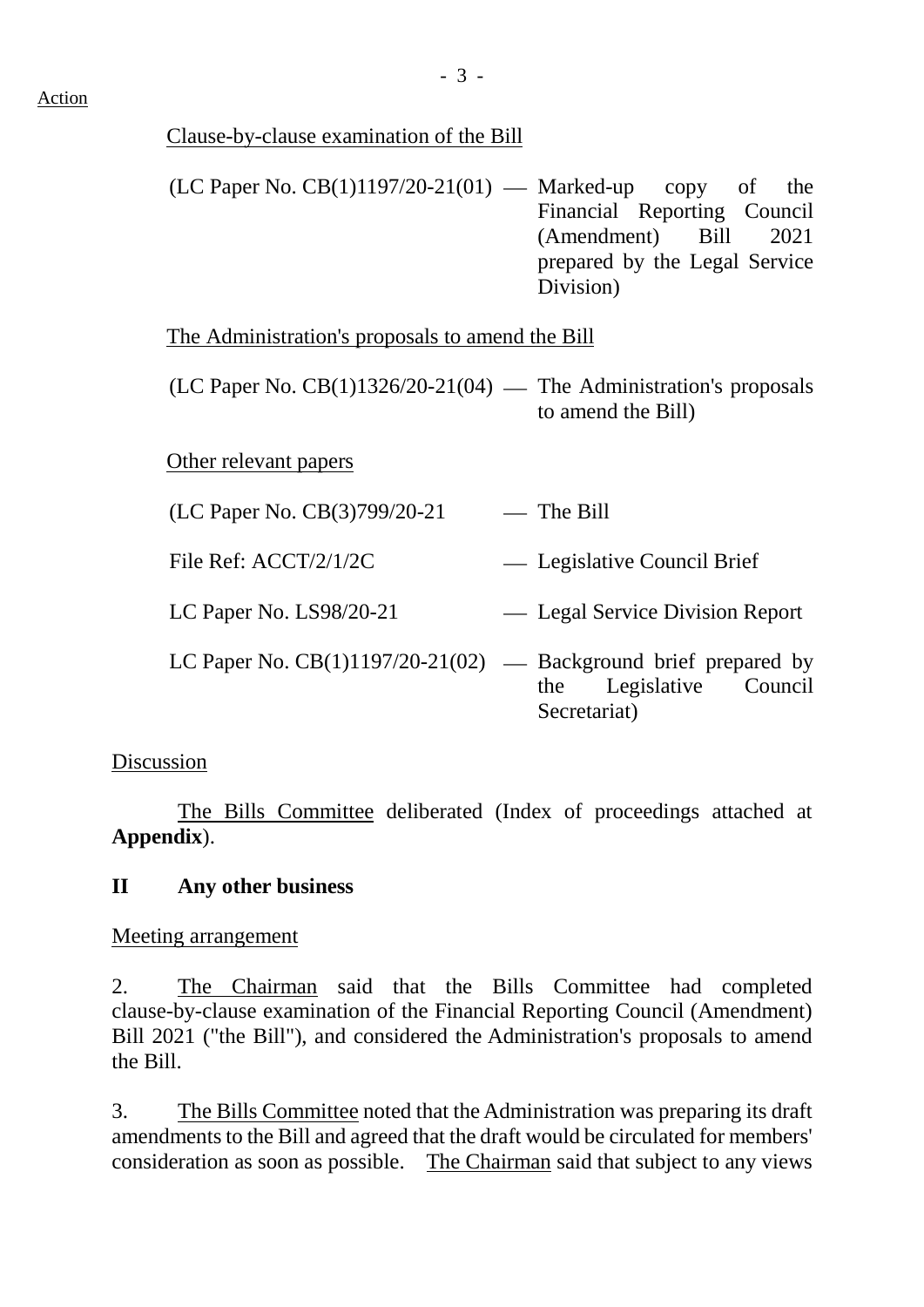members or the Legal Adviser to the Bills Committee might have on the draft, he would decide whether to invite the Administration to provide written responses or to hold a further meeting if necessary.

#### Legislative timetable

4. The Bills Committee had no objection to the Administration's plan to resume the Second Reading debate on the Bill at the Council meeting of 20 October 2021. The Chairman said that he would make a verbal report on the deliberations of the Bills Committee at the House Committee meeting on 24 September 2021. The deadline for giving notice to move amendments to the Bill was 9 October 2021.

(*Post-meeting note*: The Administration's draft amendments to the Bill were circulated to members vide LC Paper No. CB(1)1364/20-21(01) and CB(1)1391/20-21(01) on 23 September 2021 and 6 October 2021 respectively. Members were informed vide LC Paper No. 1391/20-21 on 6 October 2021 that the Bills Committee would complete the scrutiny of the Bill if no request for a further meeting was received from members by the deadline on 7 October 2021. No member raised such a request after the deadline. The Chairman reported the deliberations of the Bills Committee at the House Committee meeting on 24 September 2021.)

5. There being no other business, the meeting ended at 4:04 pm.

Council Business Division 1 Legislative Council Secretariat 5 November 2021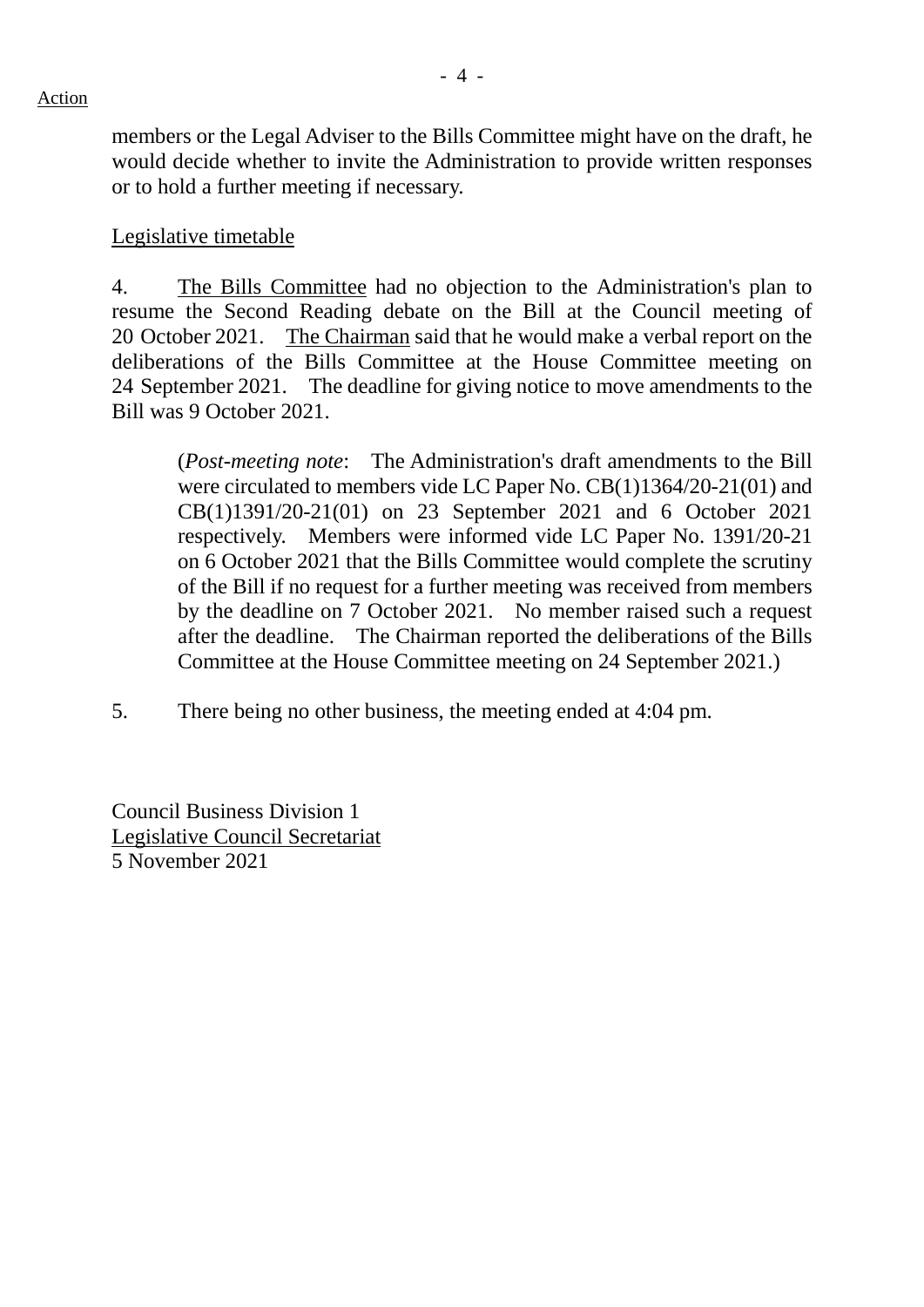## **Proceedings of the fourth meeting of the Bills Committee on Financial Reporting Council (Amendment) Bill 2021 on Tuesday, 14 September 2021, at 3:00 pm in Conference Room 2A of the Legislative Council Complex**

| <b>Time</b><br><b>Marker</b> | <b>Speaker</b>                                             | Subject(s)                                                                                                                                                                                                                                                                                                                                                                                                                                                                                    | <b>Action</b><br><b>Required</b> |
|------------------------------|------------------------------------------------------------|-----------------------------------------------------------------------------------------------------------------------------------------------------------------------------------------------------------------------------------------------------------------------------------------------------------------------------------------------------------------------------------------------------------------------------------------------------------------------------------------------|----------------------------------|
|                              | Agenda item I — Meeting with the Administration            |                                                                                                                                                                                                                                                                                                                                                                                                                                                                                               |                                  |
| $000557 -$<br>004117         | Chairman<br>Administration<br>Mr Tony TSE<br>Ms Starry LEE | Briefing by the Administration on (a) its<br>response to issues raised at the meeting on<br>7 September 2021; and (b) summary of views of<br>submissions and its response                                                                                                                                                                                                                                                                                                                     |                                  |
|                              |                                                            | [LC Paper Nos. CB(1)1326/20-21(02) and<br>$CB(1)1326/20-21(03)$                                                                                                                                                                                                                                                                                                                                                                                                                               |                                  |
|                              |                                                            | Mr TSE's enquiries as follows:                                                                                                                                                                                                                                                                                                                                                                                                                                                                |                                  |
|                              |                                                            | whether<br>the<br>post-reform<br>Financial<br>(a)<br>Reporting Council ("FRC") or the Hong<br>Kong Institute<br>of Certified Public<br>Accountants<br>("HKICPA") would<br>be<br>responsible for assessing if a party had<br>complied with the additional continuing<br>development<br>professional<br>('CPD")<br>requirements imposed by FRC for<br>applications on issuance and renewal of<br>practising certificates, and if it was the<br>former, how FRC would carry out the work;<br>and |                                  |
|                              |                                                            | the details on the composition of the<br>(b)<br>proposed statutory advisory committee,<br>including whether the Financial Reporting<br>Council (Amendment) Bill 2021 ("the<br>Bill") would specify that the committee<br>must include practitioners and service<br>users.                                                                                                                                                                                                                     |                                  |
|                              |                                                            | The Administration responded as follows:                                                                                                                                                                                                                                                                                                                                                                                                                                                      |                                  |
|                              |                                                            | it would propose amendments to the Bill to<br>(a)<br>replace HKICPA with FRC as the authority<br>for setting additional CPD requirements for<br>individual applications for issuance and<br>renewal of practising certificates;                                                                                                                                                                                                                                                               |                                  |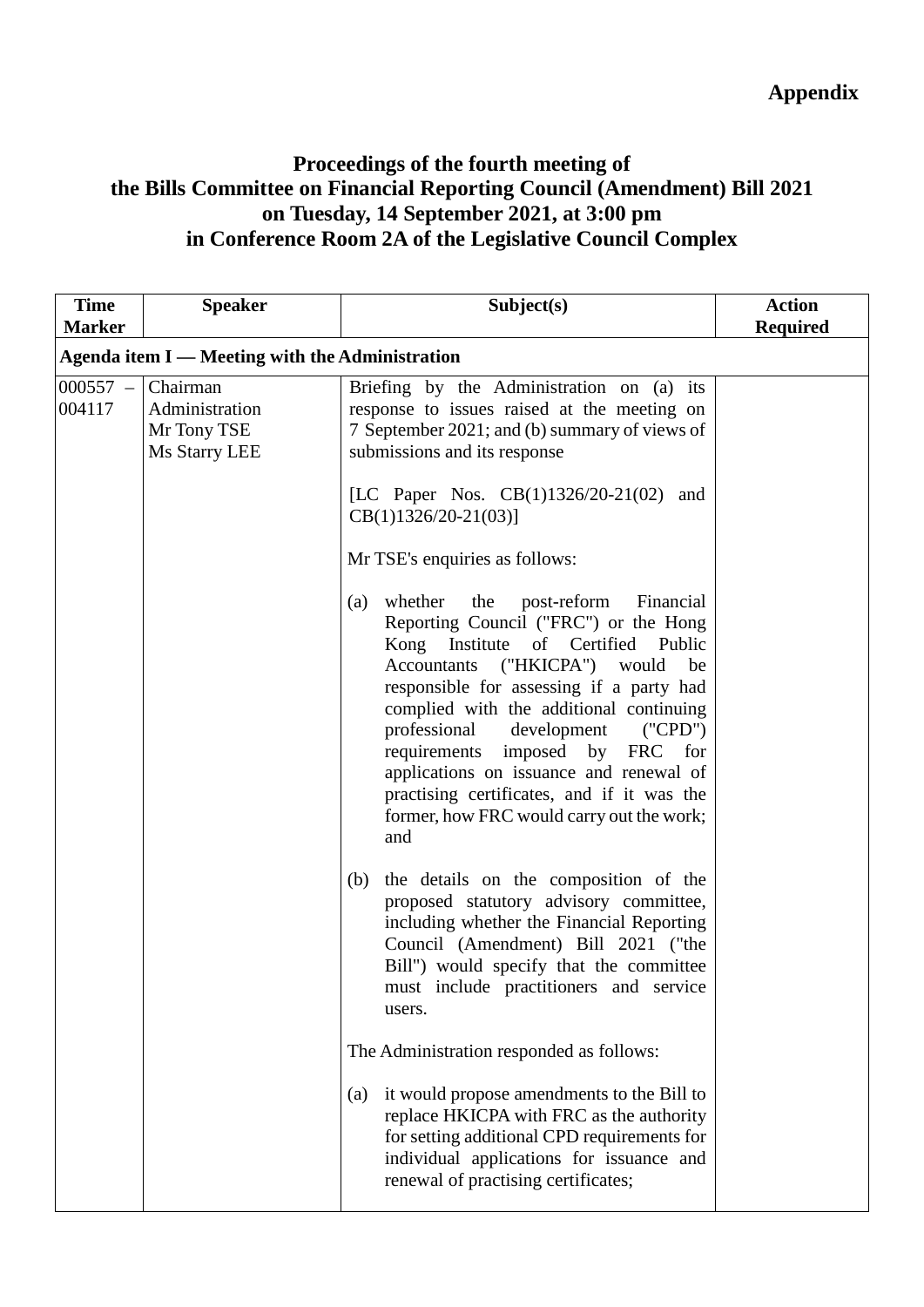| <b>Time</b>   | <b>Speaker</b> | Subject(s)                                                                                                                                                                                                                                                                                                                                                                                                                                                                                                                                                                                                       | <b>Action</b>   |
|---------------|----------------|------------------------------------------------------------------------------------------------------------------------------------------------------------------------------------------------------------------------------------------------------------------------------------------------------------------------------------------------------------------------------------------------------------------------------------------------------------------------------------------------------------------------------------------------------------------------------------------------------------------|-----------------|
| <b>Marker</b> |                |                                                                                                                                                                                                                                                                                                                                                                                                                                                                                                                                                                                                                  | <b>Required</b> |
|               |                | under the reformed new regime, HKICPA<br>(b)<br>would, under the oversight of FRC, set<br>general CPD requirements for certified<br>public accountants ("CPAs"). FRC could<br>impose, on top of the general CPD<br>requirements set by HKICPA, additional<br>requirements<br>for<br>individual<br><b>CPD</b><br>applications on issuance and renewal of<br>practising certificates as necessary; and                                                                                                                                                                                                             |                 |
|               |                | the current drafting of the Bill provided<br>(c)<br>flexibility for the composition of the<br>statutory advisory committee.<br>The<br>committee would<br>certainly comprise<br>practitioners<br>service<br>and<br>users.<br>Furthermore, relevant stakeholders (like<br>academics and experts) who were familiar<br>with the accounting profession, and people<br>(such as innovation and information<br>technology professionals) who could offer<br>advice conducive to the development and<br>regulation of the accounting profession,<br>would be appointed as advisory committee<br>members when necessary. |                 |
|               |                | Ms LEE's enquiries and views as follows:                                                                                                                                                                                                                                                                                                                                                                                                                                                                                                                                                                         |                 |
|               |                | whether the Administration would propose<br>(a)<br>amendments to the Bill specifying FRC's<br>involvement in the development of the<br>accounting profession including its role to<br>provide CPD training;                                                                                                                                                                                                                                                                                                                                                                                                      |                 |
|               |                | details of FRC's oversight of HKICPA's<br>(b)<br>function of providing CPD training for<br>CPAs, and if the oversight power would<br>cover other CPD providers; and                                                                                                                                                                                                                                                                                                                                                                                                                                              |                 |
|               |                | FRC should, apart from discharging its<br>(c)<br>regulatory functions, provide CPD training<br>for CPAs at reasonable prices and should<br>not charge high level of fees for CPD<br>programmes with a view to subsidizing its<br>operation;                                                                                                                                                                                                                                                                                                                                                                      |                 |
|               |                | FRC should also disseminate information<br>(d)<br>on CPAs' development opportunities in the<br>Mainland and overseas markets.                                                                                                                                                                                                                                                                                                                                                                                                                                                                                    |                 |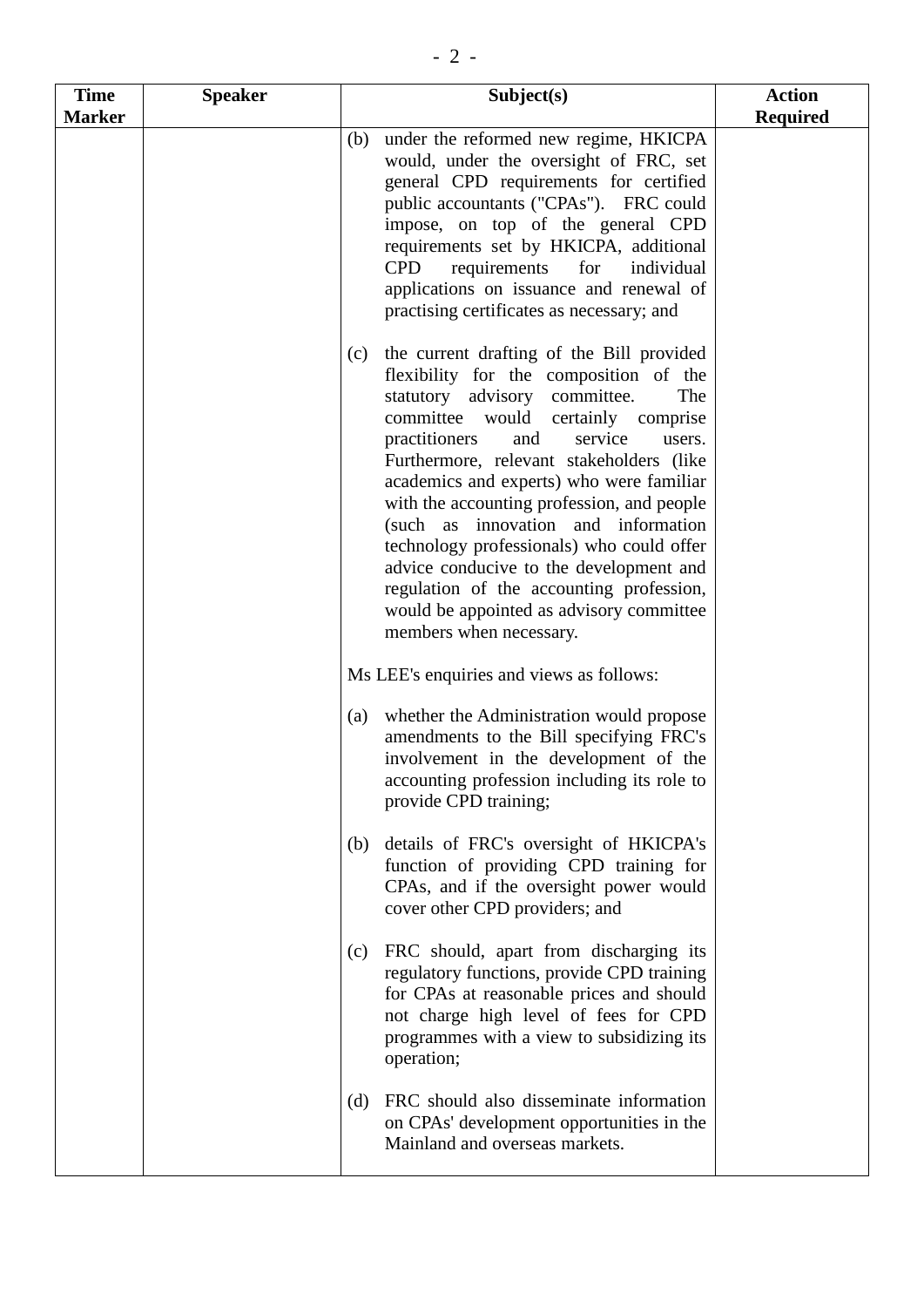| <b>Time</b>          | <b>Speaker</b>                           | Subject(s)                                                                                                                                                                                                                                                                                                                                                                                                                                                                                                                                                                                                                                                                                                                                                                                                                                                                                                                                                                                                                                          | <b>Action</b>   |
|----------------------|------------------------------------------|-----------------------------------------------------------------------------------------------------------------------------------------------------------------------------------------------------------------------------------------------------------------------------------------------------------------------------------------------------------------------------------------------------------------------------------------------------------------------------------------------------------------------------------------------------------------------------------------------------------------------------------------------------------------------------------------------------------------------------------------------------------------------------------------------------------------------------------------------------------------------------------------------------------------------------------------------------------------------------------------------------------------------------------------------------|-----------------|
| <b>Marker</b>        |                                          |                                                                                                                                                                                                                                                                                                                                                                                                                                                                                                                                                                                                                                                                                                                                                                                                                                                                                                                                                                                                                                                     | <b>Required</b> |
|                      |                                          | The Administration responded as follows:<br>it would propose amendments to the Bill to<br>(a)<br>add a function of FRC in relation to<br>promoting the development of the                                                                                                                                                                                                                                                                                                                                                                                                                                                                                                                                                                                                                                                                                                                                                                                                                                                                           |                 |
|                      |                                          | accounting profession, and would require<br>FRC to step up its work in this regard;<br>FRC would only oversee HKICPA's<br>(b)<br>function of setting CPD requirements and<br>providing CPD training. While HKICPA<br>would, under FRC's oversight, continue to<br>play its existing role in (i) carrying out CPD<br>audits to assess the relevance and quality of<br>CPD content provided by other institutions;<br>and (ii) verifying relevant hours of CPD<br>undertaken by CPAs, it was not the<br>Administration's intention to require<br>HKICPA to accredit CPD providers or to<br>take over all CPD training and activities<br>FRC was also not<br>from the market.<br>empowered in this legislative exercise to<br>regulate the provision of CPD training by<br>other institutions; and<br>FRC would mainly be funded by levies and<br>(c)<br>application fees for practising certificates<br>and registration of firms and corporate<br>practices, and would not offer expensive<br>CPD training with a view to funding its<br>operations. |                 |
|                      | Clause-by-clause examination of the Bill |                                                                                                                                                                                                                                                                                                                                                                                                                                                                                                                                                                                                                                                                                                                                                                                                                                                                                                                                                                                                                                                     |                 |
| $004118 -$<br>005633 | Chairman<br>Administration               | <b>Financial Reporting Council (Amendment)</b><br><b>Bill 2021</b><br>Part 3<br><b>Related and Consequential Amendments</b><br>Division $2$ – Amendments to Professional<br>Accountants By-laws (Cap. 50 sub. leg. $A$ )<br>Clause $136 - By-law 33A added$<br>33A.<br><b>Student Disciplinary Panel</b>                                                                                                                                                                                                                                                                                                                                                                                                                                                                                                                                                                                                                                                                                                                                            |                 |
|                      |                                          | The Administration said that it would propose<br>amendments to the proposed new section 33A                                                                                                                                                                                                                                                                                                                                                                                                                                                                                                                                                                                                                                                                                                                                                                                                                                                                                                                                                         |                 |